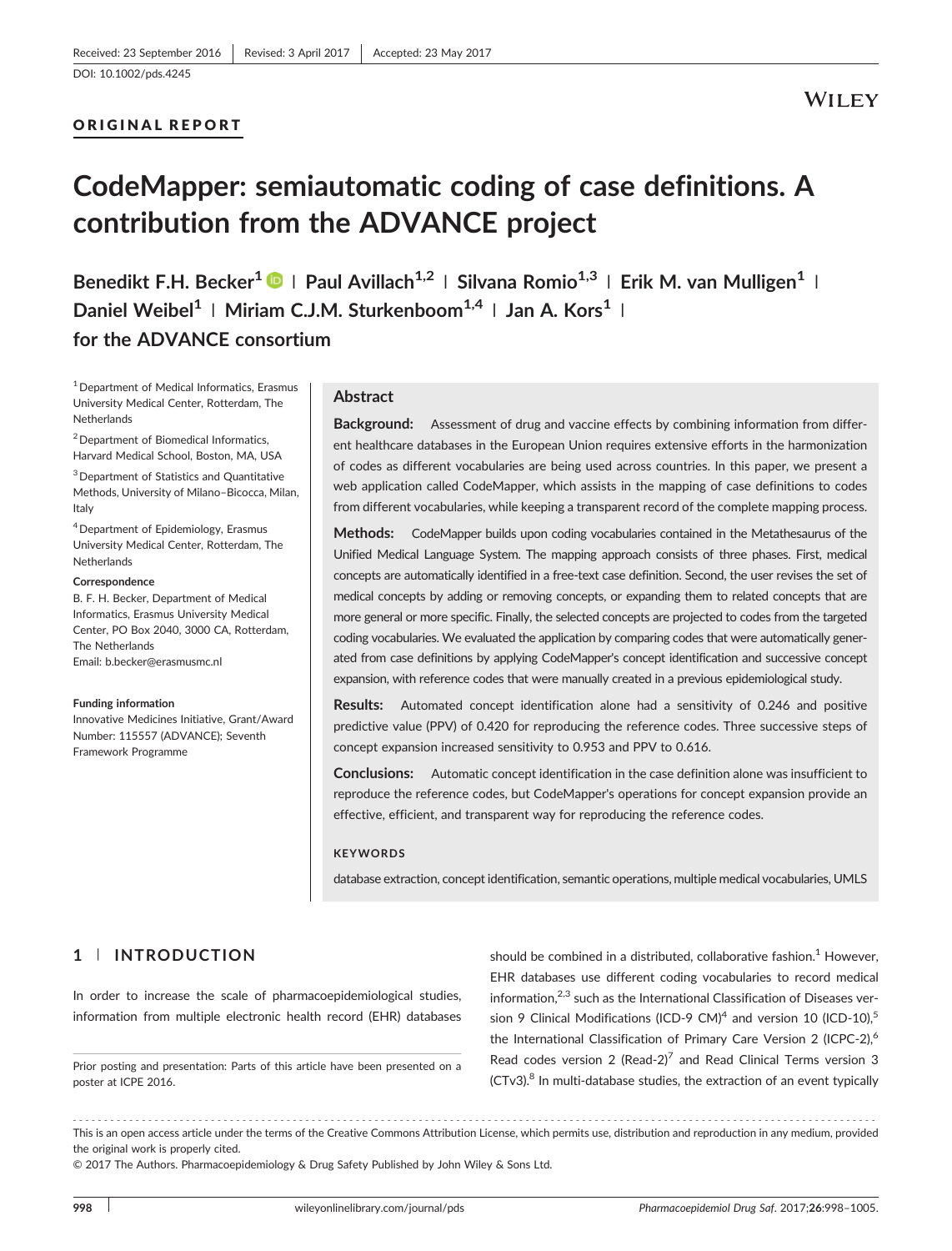BECKER ET AL.  $\sqrt{4/11}$   $\sigma$   $\sqrt{999}$ 

requires several steps to achieve consistency between databases. A case definition that describes the event in the study protocol is translated into an operational definition, which is then mapped for each vocabulary into a set of codes that represents the event. The code sets are combined into queries for case identification and harmonized between databases by comparison with benchmarks from the literature and by feedback from the database custodians.

The creation of code sets for each vocabulary from the textual case definitions has been largely a manual process. Given the number and complexity of the targeted vocabularies, the mapping and harmonization process can pose an important bottleneck to the rapid implementation of collaborative epidemiological studies.<sup>9,10</sup> Furthermore, the rationale for including or excluding individual codes is not consistently documented, which hampers the possible reuse of code sets and queries in subsequent studies.

A previous attempt to accelerate the creation of code sets from multiple vocabularies was made in the EU-ADR project.<sup>10-12</sup> Medical concepts like diseases, symptoms, laboratory procedures, or tests were automatically identified in a case definition using the MetaMap program.<sup>13</sup> Code sets representing the concepts in the targeted vocabularies were then generated using the Unified Medical Language System  $(UMLS)$ ,<sup>14</sup> a biomedical terminology system that integrates many vocabularies including coding vocabularies commonly used in EHR databases. Whereas the identification of concepts and their projection to codes was automated, the overall workflow was not integrated or recorded to facilitate the later reuse of the mapping. The approach was also applied in other European projects like GRIP ([http://www.grip](http://www.grip-network.org)‐network.org), VAESCO ([http://www.vaesco.net\)](http://www.vaesco.net), and EMIF ([http://www.emif.eu](https://doi.org/10.1007/978-94-015-9696-1)). Similar collaborative studies in the Asian and Pacific region deal with less heterogeneous medical vocabularies (Mini-sentinel,<sup>15</sup> PRISM,<sup>16</sup> VSD,<sup>17</sup> and AsPEN<sup>18</sup>). Instead of adapting the event identification algorithm to the different databases, databases can also be mapped to a standardized coding system. A single event identification algorithm can then be used in different databases. This approach has been pursued in OMOP<sup>19</sup> and OHDSI.<sup>20</sup>

We present a web application called CodeMapper, which has been developed in the Accelerated Development of Vaccine Benefit–Risk Collaboration in Europe (ADVANCE) project [\(http://www.advance](http://www.advance-vaccines.eu)‐ [vaccines.eu](http://www.advance-vaccines.eu)). It is based on the EU‐ADR approach and assists in mapping case definitions to code sets from different vocabularies while keeping a record of the complete mapping process. We evaluate the application by comparing code sets that were automatically generated by CodeMapper with reference code sets that were manually created in a previous epidemiological study.

# 2 | METHODS

CodeMapper's mapping approach consists of 3 phases (Figure 1, top). First, medical concepts are automatically identified in a free-text case definition. The user can then revise the set of medical concepts by adding or removing concepts or by expanding a concept to more general or more specific concepts. For example, the concept Coughing can be expanded to more general concepts such as Respiratory disorders and Abnormal breathing. Expanding it to concepts that are more

#### KEY POINTS

- Web application to assist mapping case definitions to code sets
- Effective and efficient manual revision operations on medical concepts
- Automatic identification of medical concepts in case definition
- Automatic creation of code sets from multiple medical terminologies

specific results in subtypes of coughing such as Paroxysmal cough and Evening cough. Finally, each concept is represented by (possibly several) codes in the targeted vocabularies, and the projection of the concepts to codes forms the result of the mapping process. In this section, we will describe the mapping approach, the CodeMapper application, and an evaluation of the approach.

#### 2.1 | Mapping approach

CodeMapper builds upon information from the Metathesaurus of the UMLS. The Metathesaurus is a compendium of many medical vocabularies, which have been integrated by assigning equivalent codes and terms from different source vocabularies to the same concepts. Each concept in the UMLS is identified by a concept unique identifier (CUI). For example, the concept Coughing (CUI: C0010200) is among others associated with the codes 786.2 (ICD‐9 CM), R05 (ICD‐10), and XC07I (CTv3). The Metathesaurus contains more than 1 million concepts connected to codes from 201 vocabularies. Each concept is assigned to 1 or more of 127 semantic types, which define broad conceptual categories like Disease or syndrome, Finding, or Substance. To provide even broader structure, semantic types are combined into 15 semantic groups. $21$  We used version 2016AA of the UMLS in this evaluation.

The automatic concept identification of CodeMapper is based on lexical information from the Metathesaurus. The lexical information of a concept consists of terms that can be used in free‐text to refer to that concept (Figure 1, bottom left). We compiled a dictionary for the concepts in the semantic groups Anatomy, Chemicals & Drugs, Disorders, Genes & Molecular Sequences, Living Beings, Phenomena, Physiology, and Procedures of nonsuppressible, English terms from the following vocabularies: Medical Subject Headings (MeSH),<sup>22</sup> Medical Dictionary for Regulatory Activities (MedDRA),<sup>23</sup> Systematized Nomenclature of Medicine–Clinical Terms (SNOMED-CT),<sup>24</sup> ICD-9 CM, ICD-10 CM, ICPC-2, and CTv3. Our text-indexing engine Peregrine uses this dictionary to identify medical concepts in the case definition.<sup>25</sup>

CodeMapper provides two operations to improve the sensitivity of the mapping by expanding a concept to more general or more specific concepts, based on the hierarchical relationships in the Metathesaurus. Hierarchical relationships connect concepts that are more general or more specific in meaning (Figure 1, bottom center). For example, the concept for Coughing is connected to the more general concept Respiratory Disorders, and to the more specific concept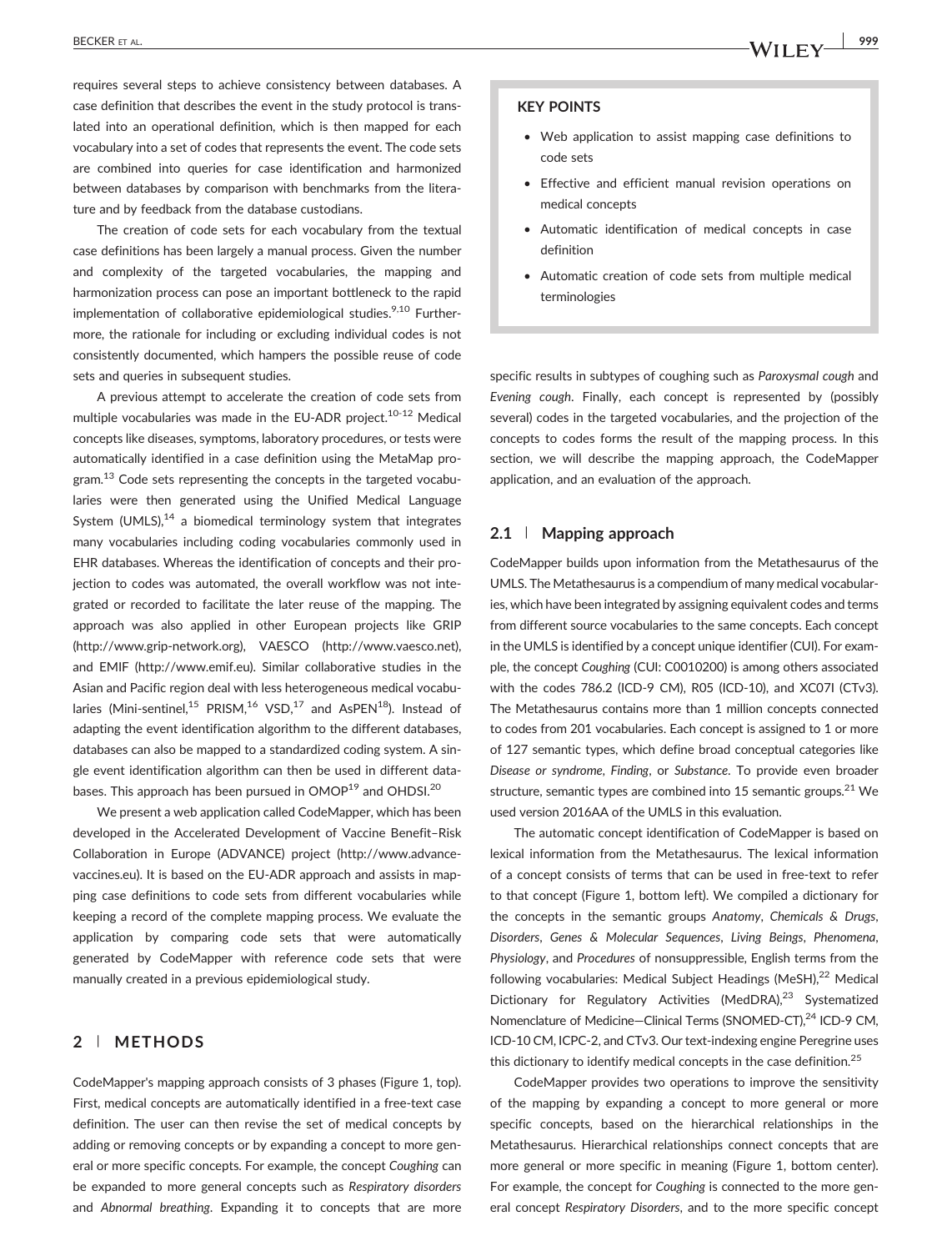1000 **1 VALUE TAL.** BECKER ET AL.



FIGURE 1 Key phases of CodeMapper (top) and the usage of information from the UMLS Metathesaurus, exemplified by the concept for Cough with CUI C0010200 (bottom). Terms from the Metathesaurus drive the automatic identification of concepts in the free-text case definition. Hierarchical information about concepts in the Metathesaurus is used to retrieve related concepts during revision of the mapping. Information in the Metathesaurus is used to project the selected concepts to codes from the targeted vocabularies.

Paroxysmal cough. To expand a concept in CodeMapper, all concepts that have a more general or more specific relationship with it are identified and displayed in the application for selection by the user. Hierarchical relationships in the Metathesaurus are inherited from the source vocabularies or defined in the Metathesaurus.<sup>26</sup> Both types of hierarchical relationships are taken into account for concept expansion.

The projection of concepts to code sets from the targeted vocabularies follows the identification of equivalent codes in the Metathesaurus (Figure 1, bottom right).

#### 2.2 | Application

The CodeMapper application is implemented as a web application and freely available for noncommercial use ([https://euadr.erasmusmc.nl/](https://euadr.erasmusmc.nl/CodeMapper) [CodeMapper](https://euadr.erasmusmc.nl/CodeMapper)). CodeMapper has three screens. On the first screen, the user enters a clinical case definition of an event as free text. Medical concepts are automatically identified in the text and highlighted inline. By default, only concepts that belong to the semantic group of Disorders are preselected for further processing in the application, but the user can select and deselect any identified concept depending on their relevance for the described event.

The second screen displays the mapping as a table with one row for each medical concept, and one column for each targeted vocabulary (Figure 2). Each cell contains the names of the codes that are used to represent the medical concept of the row in the targeted vocabulary of the column. The codes are displayed when the names are hovered over with the mouse. Several user operations are available for revising the mapping. The user can remove concepts from the mapping, search and add concepts, or retrieve more general and more specific concepts. The retrieved concepts are shown in a list and can be selected by the user for inclusion in the mapping. The user can also add or remove vocabularies that should be targeted by the mapping. After every operation, the codes are automatically updated and displayed in the table.

The third screen shows a list of all operations that have been performed, for later traceability of the mapping process. When the user saves the mapping, he or she is asked to provide a summary of the modifications, which is incorporated into the mapping history. After saving, the mapping and history lists are available to other users of the application. Comments can be attached to concepts to capture the discussion about the mapping. Concepts can be categorized by tags. Finally, the user can download the mapping as a spreadsheet file, for example, to incorporate the codes into extraction queries. The spreadsheet file comprises the original free-text case definition, the concepts of the mapping, the codes for the targeted vocabulary, and the full history of the mapping process.

#### 2.3 | Evaluation

We evaluated the effectiveness of CodeMapper's approach for creating realistic code sets, by comparing code sets that were generated with CodeMapper with manually created reference code sets. We used the case definitions and reference code sets from the FP‐7 funded SAFEGUARD project ([http://www.safeguard](http://www.safeguard-diabetes.org)-diabetes.org),<sup>27</sup> which was conducted in nine different EHR databases in the EU and US. The full study protocol, which includes the case definitions, can be found in the EU‐PAS registry ([http://www.encepp.eu/encepp/viewResource.](http://www.encepp.eu/encepp/viewResource.htm?id=8323) [htm?id=8323](http://www.encepp.eu/encepp/viewResource.htm?id=8323)). This project was selected for the variety of mapped events and the range of targeted vocabularies. The manual mapping process consisted of deriving operational definition from the textual case definition, choosing codes from the targeted vocabularies without the use of the Metathesaurus, and refining the code set based on feedback from database custodians. The reference mappings also contained exclusion codes, which were not considered in the evaluation because they were not generally derived from the case definitions.

SAFEGUARD studied nine events: acute pancreatitis, bladder cancer, hemorrhagic stroke, heart failure, ischemic stroke, acute myocardial infarction, pancreatic cancer, sudden cardiac death, and ventricular arrhythmia. One event (sudden cardiac death) was excluded from the evaluation because of several missing code sets, and another (heart failure) because the case definition contained only a short symptomatic description of the event, unrelated to the codes representing the event. The events were mapped for nine EHR databases with four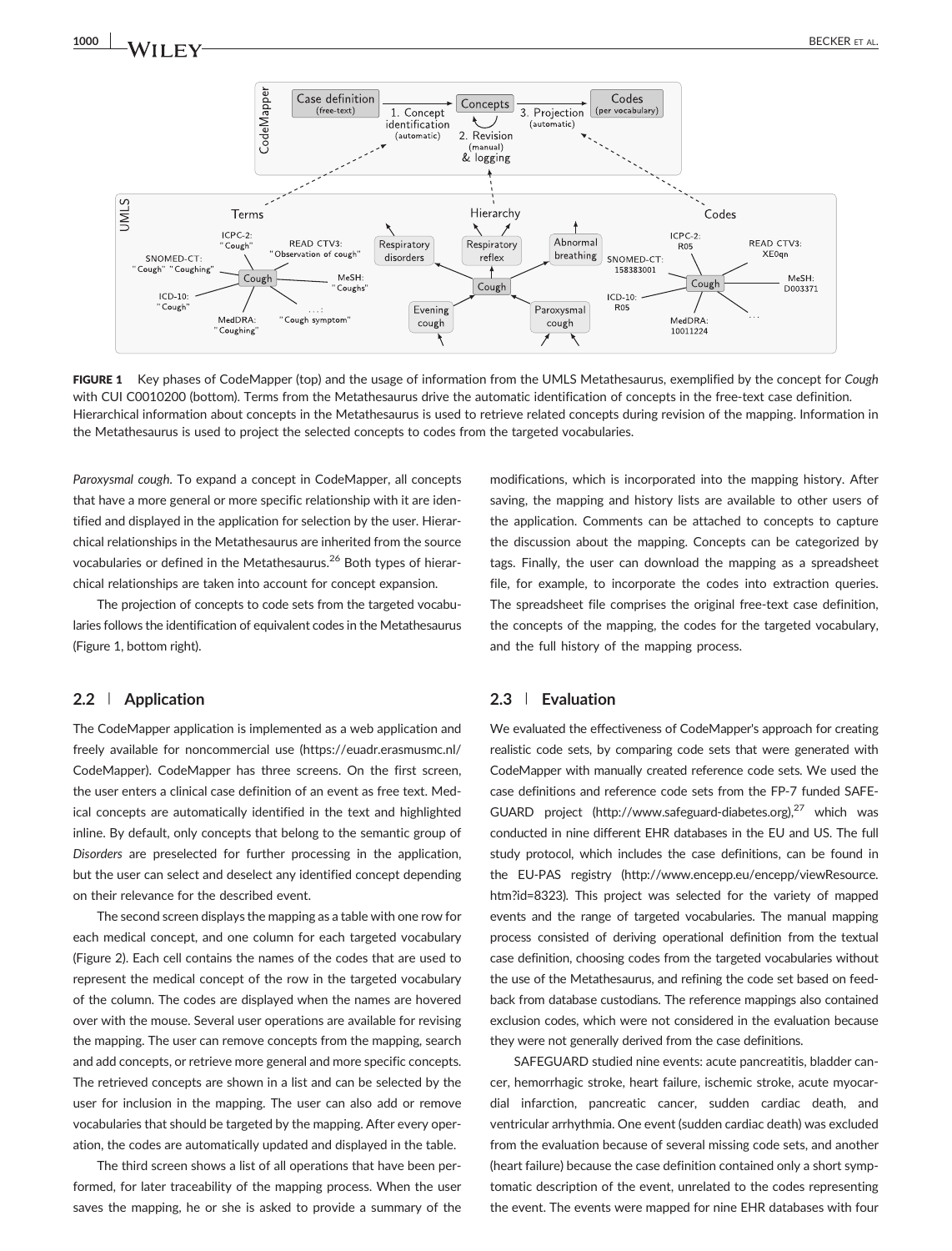#### a **PERTUSSIS**

| <b>CAN</b> CODE |
|-----------------|

| Case definition                                                      | Mapping                              | History                                           |                                                                             |                                                                       |                    |                        |                                             |                                           |                                                 |                   |
|----------------------------------------------------------------------|--------------------------------------|---------------------------------------------------|-----------------------------------------------------------------------------|-----------------------------------------------------------------------|--------------------|------------------------|---------------------------------------------|-------------------------------------------|-------------------------------------------------|-------------------|
| 12 concepts                                                          |                                      |                                                   | Modify selected concept                                                     |                                                                       |                    | Search and add concept |                                             | Operate on mapping                        |                                                 |                   |
| Filter                                                               |                                      | <b>W</b> Tags                                     |                                                                             | @ Delete A Broader ## Siblings V Namower 2" Support (S Codes          |                    | Query                  | Q.Search                                    |                                           | Coding systems M Save @ Doumload & Discard      |                   |
| Concept                                                              | ICD10                                |                                                   | ICD10CM                                                                     | <b>ICD9CM</b>                                                         | <b>ICPC</b>        | <b>ICPC2EENG</b>       | MTHICD9                                     | <b>RCD</b>                                | RCD <sub>2</sub>                                |                   |
| Pertussis                                                            | Bordetella pertussis<br>A37.0        | Whooping cough due to                             | Whooping cough due to<br>Bordetella pertussis<br>A37.0                      | Whooping cough due to<br>bordetella pertussis (B.<br>pertussis) 833.0 |                    |                        | Whooping cough due to<br>B. pertussis 033.0 | Pertussis XE0Qw                           | Pertussis A33.                                  | $\blacksquare$    |
| Pneumonia in pertussis                                               |                                      |                                                   |                                                                             | Pneumonia in whoceing<br>cough 484.3                                  |                    |                        |                                             | Pertussis preumonia<br>H243.              | Pertussis pneumonia<br>H243.                    | ▬                 |
| Whooping cough -<br>other specified                                  |                                      |                                                   |                                                                             |                                                                       |                    |                        |                                             | Whooping cough -<br>other sp.org. A33y.   | Whooping cough - other<br>sp.org. A33y.         |                   |
| organism                                                             |                                      |                                                   |                                                                             |                                                                       |                    |                        |                                             | Other whooping cough<br><b>Allen Ave.</b> | Other whooping cough<br><b>Charles Card Ave</b> |                   |
| Whooping cough due<br>to Bordetella pertussis<br>with pneumonia      |                                      |                                                   | Whooping cough due<br>to Bordetella pertussis.<br>with pneumonial<br>A37.01 |                                                                       |                    |                        |                                             |                                           |                                                 |                   |
| Whooping cough due<br>to Bordetella pertussis<br>without pneumonia   |                                      |                                                   | Whooping cough due<br>to Bordetella pertussis.<br>without pneumonial        |                                                                       |                    |                        |                                             |                                           |                                                 |                   |
| Whooping cough due<br>to organism other than<br>Bordetella pertussis |                                      |                                                   | A37.00                                                                      | Whooping cough due to<br>other specified organism.<br>033.8           |                    |                        |                                             |                                           |                                                 |                   |
| Whooping cough due<br>to other Bordetella<br>species                 | A37.8                                | Whooping cough due to<br>other Bordetella species | Whooping cough due to<br>other Bordetella species<br>A37.8                  |                                                                       |                    |                        |                                             | DOWhoop cgh/oth<br>Bordetela spc Ayu39    | DOWNoop cgh/oth<br>Bordetela spc Ayu39          |                   |
| Whooping cough due                                                   |                                      | Whooping cough A37                                | Whooping cough A37                                                          | Whooping cough 033                                                    | Whooping cough R71 | Whooping cough R71     |                                             | Whooping cough NOS                        | Whooping cough NOS                              | $\P$ <sub>2</sub> |
| to unspecified<br>organism                                           | Whooping cough,<br>unspecified A37.9 |                                                   |                                                                             | Whooping cough.<br>unspecified organism                               |                    |                        |                                             | A33r<br>DOWhooping cough,                 | A33g<br>Whooping cough A33.                     |                   |

b

#### Select narrower concepts for Pertussis

| Concept                                                              | ICD10                                                         |   | ICD10CM                                                               | <b>ICD9CM</b>                           | <b>ICPC</b>           | <b>ICPC2EENG</b>      | MTHICD9 | <b>RCD</b>                                 |   | RCD <sub>2</sub>                        |
|----------------------------------------------------------------------|---------------------------------------------------------------|---|-----------------------------------------------------------------------|-----------------------------------------|-----------------------|-----------------------|---------|--------------------------------------------|---|-----------------------------------------|
| Whooping cough<br>due to unspecified                                 | Whooping cough<br>A37                                         |   | Whooping cough<br>A37                                                 | Whooping cough<br>033                   | Whooping cough<br>R71 | Whooping cough<br>R71 |         | Whooping cough<br>NOS A33z.                |   | [X]Whooping<br>cough, unspecified       |
| organism                                                             | Whooping cough.                                               |   |                                                                       | Whooping cough.                         |                       |                       |         | (X)Whooping                                |   | Ayu3A                                   |
| Whooping cough<br>due to other<br>Bordetella species                 | Whooping cough<br>due to other<br>Bordetella<br>species A37.8 | ٠ | Whooping cough<br>due to other<br>Bordetella<br>species A37.8         |                                         |                       |                       |         | [X]Whoop cgh/oth<br>Bordetela spc<br>Ayu39 |   | [X]Whoop cgh/oth<br>Bordetela spc Ayu39 |
| Whooping cough -<br>other specified<br>organism                      |                                                               |   |                                                                       |                                         |                       |                       |         | Whooping cough<br>- other sp.org.<br>A33y. |   | Whooping cough<br>other NOS A33yz       |
|                                                                      |                                                               |   |                                                                       |                                         |                       |                       |         |                                            | ٠ | Whooping cough -                        |
| Whooping cough -<br>other specified                                  |                                                               |   |                                                                       |                                         |                       |                       |         | Whooping cough<br>- other sp.org.<br>А33у. |   | Whooping cough<br>other NOS A33yz       |
| organism                                                             |                                                               |   |                                                                       |                                         |                       |                       |         |                                            |   | Whooping cough -                        |
| Pneumonia in<br>pertussis                                            |                                                               |   |                                                                       | Pneumonia in<br>whooping cough<br>484.3 |                       |                       |         | Pertussis<br>pneumonia H243.               |   | Pneumonia +<br>whooping cough<br>H243.  |
| Whooping cough<br>due to Bordetella<br>pertussis without<br>nnermann |                                                               |   | Whooping cough<br>due to Bordetella<br>pertussis without<br>pneumonia |                                         |                       |                       |         |                                            |   |                                         |
| Whooping cough<br>due to Bordetella                                  |                                                               |   | Whooping cough<br>due to Bordetella                                   |                                         |                       |                       |         |                                            |   |                                         |

Insert Cancel

FIGURE 2 (a) The second screen of the CodeMapper application provides operations to revise the concepts of a mapping. The mapping is displayed as a table. The cells show the code names from the vocabulary stated in the column that correspond to the concept of the row. Individual codes are shown when hovering the terms. The balloons in the last column indicate the number of comments attached to a concept. (b) Example of the operation for concept expansion: A list of concepts that are related to pertussis as more specific is displayed for the selection and insertion in the mapping. [Color figure can be viewed at [wileyonlinelibrary.com](http://wileyonlinelibrary.com)]

vocabularies: Medicare, PHARMO, HSD, and regional EHR databases from Lombardy and Puglia (all these databases use ICD‐9 CM), GePaRD (ICD‐10, German modifications), IPCI and BIFAP (both ICPC‐2 and keywords), and CPRD (Read‐2). We selected the code sets for Medicare for ICD‐9 CM as the reference because it contained less database‐specific additions than the other code sets using ICD‐9 CM. The codes for GePaRD are contained by the ICD‐10 and ICD‐10 CM vocabularies in the UMLS, so we combined the codes generated by CodeMapper for these vocabularies. The Metathesaurus covers only CTv3 and not Read‐2. To generate codes for Read‐2, a translation table between Read‐2 and CTv3 was integrated into CodeMapper (provided by the Health and Social Care Information Centre). Codes from the IPCI mapping were trimmed to 3 digits to adjust for the database‐specific codes in IPCI.

Overall, the reference code sets contained 420 codes (Table 1). The size of the reference code sets varied widely between vocabularies: on average, the code sets for Read‐2 contained 48.3 codes, whereas the code sets for ICPC‐2 contained 1.1 codes. This discrepancy is firstly due to the differences of granularity of the vocabularies (Read‐2 has 77290 codes in the Metathesaurus, ICPC‐2 only 1397). Second, the queries to the IPCI database (to which the ICPC‐2 code sets are targeted) were supported by keyword searches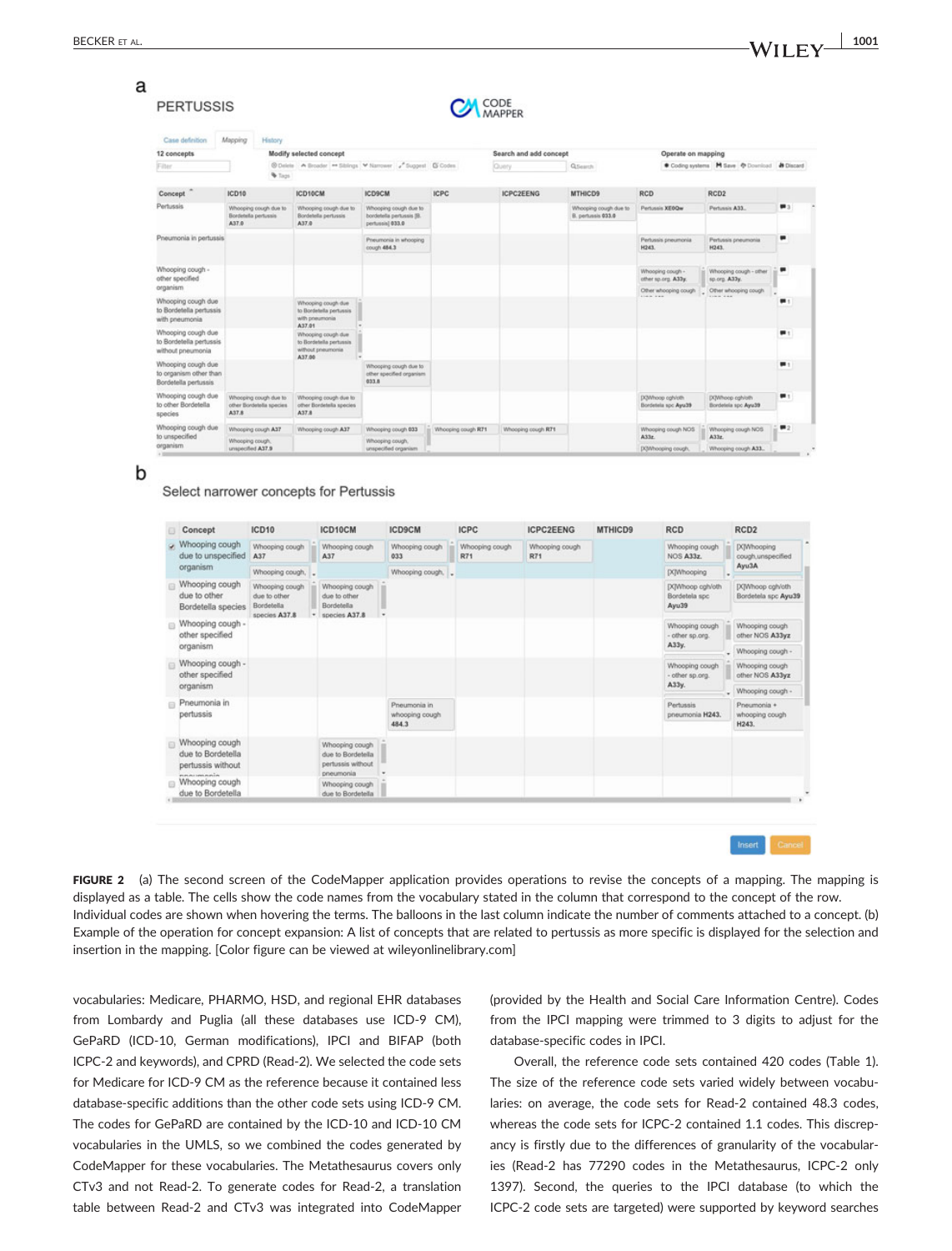TABLE 1 Number of words in the case definitions and number of codes in the reference set. The numbers of exclusion codes are given in brackets

|                             | Case definition |            | Codes        |           |             |  |  |  |  |
|-----------------------------|-----------------|------------|--------------|-----------|-------------|--|--|--|--|
| Event                       | (word count)    | $ICD-9$    | $ICD-10$     | $ICPC-2a$ | Read-2      |  |  |  |  |
| Acute pancreatitis          | 49              | 1(0)       | 6(0)         | 1(0)      | 7(0)        |  |  |  |  |
| Bladder cancer              | 87              | 12(0)      | 12(0)        | 1(3)      | 91(0)       |  |  |  |  |
| Hemorrhagic stroke          | 48              | 3(2)       | 22(2)        | 1(2)      | 36(0)       |  |  |  |  |
| Ischemic stroke             | 53              | 10(0)      | 11(0)        | 2(1)      | 20(0)       |  |  |  |  |
| Acute myocardial infarction | 39              | 11(1)      | 7(0)         | 1(6)      | $-$ b       |  |  |  |  |
| Pancreatic cancer           | 19              | 8(0)       | 9(0)         | 1(1)      | 109(0)      |  |  |  |  |
| Ventricular arrhythmia      | 234             | 5(0)       | 5(0)         | 1(1)      | 27(0)       |  |  |  |  |
| Sum                         | 529             | 50(3)      | 72(2)        | 8(14)     | 290(0)      |  |  |  |  |
| Average                     | 75.57           | 7.14(0.43) | 10.29 (0.29) | 1.14(2.0) | 48.33 (0.0) |  |  |  |  |

a Additional text-based queries for IPCI database.

**bText-based query only for GePaRD database.** 

on the free‐text portion of the IPCI medical records and additional exclusion criteria.

Different code sets were generated fully automatically by CodeMapper for the events of the reference project based on the same case definitions. The baseline code sets resulted from the concepts identified in the case definition (Figure 3). We then simulated the actions of an "informed user" who seeks to improve the sensitivity of the mapping. We assumed that this user would expand the concepts and, from all possible concepts that are more general or more specific, would only retain those that are relevant to the event. Based on the reference set we were able to automatically simulate the "informed user's" actions. The resultant set of concepts defined a new code set, which always contained all codes from the preceding code set. We simulated four of these expansion steps on successive concept sets.

For each target vocabulary and event, the generated code set was compared with the reference code set. We determined the number of true‐positive codes (TP), false‐positive codes (FP), and false‐negative codes (FN), and computed sensitivity (TP / (TP + FN)) and positive predictive value (PPV) (TP / (TP + FP)). We report for each vocabulary the sensitivity and PPV averaged over all events in the reference set.

## 2.4 | Error analysis

We then carried out an automatic error analysis of the false-positive and false-negative codes after the third expansion step (Figure 4). The definitions of the error categories were based on the notion of sibling codes: 2 codes are siblings if they are linked to the same concept in the Metathesaurus. For false negatives, we distinguished between codes that are not contained in the Metathesaurus and codes whose siblings are not in the reference sets. False-positive codes were categorized as having or not having a true‐positive sibling code.

# 3 | RESULTS

#### 3.1 | Baseline

The baseline mapping created by CodeMapper had an average sensitivity of 0.246 for reproducing the reference code sets (Table 2).The average PPV of the baseline mapping was 0.420. Without filtering by the semantic group of Disorders, the number of concepts would increase from 46 to 77 without affecting the sensitivity of the generated code sets.

## 3.2 | Concept expansion

The sensitivity of the baseline mapping greatly improved in the first expansion step, to 0.818. Sensitivity further increased in the second (0.940) and third (0.953) expansion steps. All ICPC‐2 codes were produced after the first expansion step and all ICD‐10 codes were produced after the second step. The sensitivity increased incrementally for Read‐2 and ICD‐9 CM. The PPV improved after one expansion step



FIGURE 3 Automatic evaluation of CodeMapper. Reference code sets were created manually for each targeted vocabulary from the free-text case definition of an event. The baseline mappings and expansion steps were generated automatically from the same case definition using the operations available in CodeMapper.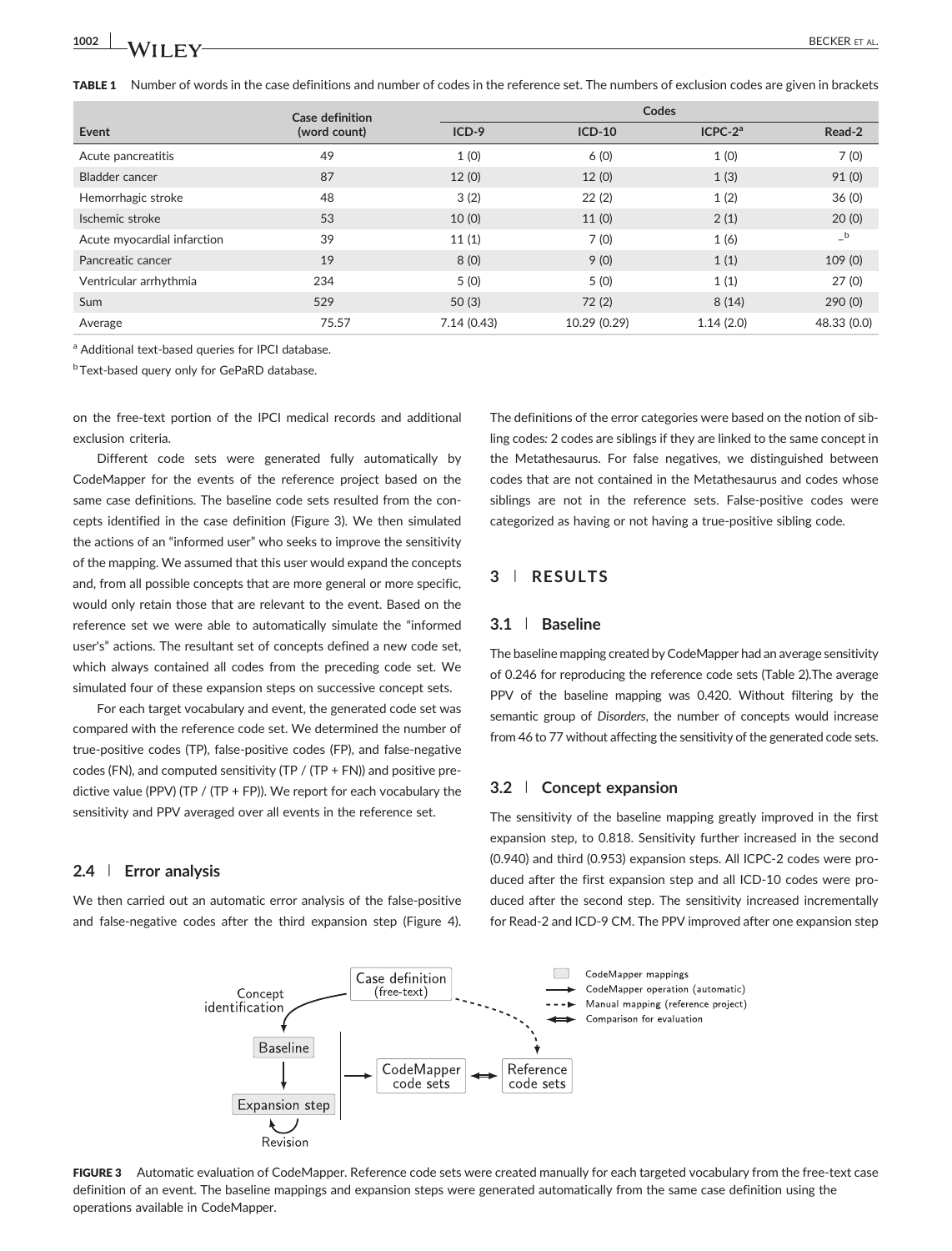

TABLE 2 Number of concepts and performance measures of the mappings in the evaluation. Numbers per vocabularies are macro-averages over all events

| Revision (number of concepts) |             | $ICD-9$ | $ICD-10$ | ICPC-2 | Read-2 | Average |
|-------------------------------|-------------|---------|----------|--------|--------|---------|
| Baseline (46)                 | Sensitivity | 0.300   | 0.195    | 0.357  | 0.131  | 0.246   |
|                               | <b>PPV</b>  | 0.387   | 0.380    | 0.500  | 0.411  | 0.420   |
| Expansion step 1 (183)        | Sensitivity | 0.858   | 0.848    | 1.000  | 0.568  | 0.818   |
|                               | <b>PPV</b>  | 0.483   | 0.558    | 0.762  | 0.729  | 0.633   |
| Expansion step 2 (297)        | Sensitivity | 0.914   | 1.000    | 1.000  | 0.846  | 0.940   |
|                               | <b>PPV</b>  | 0.463   | 0.509    | 0.762  | 0.749  | 0.621   |
| Expansion step 3 (335)        | Sensitivity | 0.929   | 1.000    | 1.000  | 0.882  | 0.953   |
|                               | <b>PPV</b>  | 0.462   | 0.498    | 0.762  | 0.742  | 0.616   |

(0.633) and decreased slightly after 2 (0.621) and 3 (0.616) expansion steps. The performance did not improve further in a fourth expansion step. The sensitivity was lower after three expansion steps when using only hierarchical relationships that were inherited from the source vocabularies (0.928) or defined in the Metathesaurus (0.879).

## 3.3 | Error analysis

False‐positive codes were generated in all vocabularies after the third expansion step (Table 3). Most false‐positive codes had true‐positive siblings ( $N = 164$ ; 70.1%). False-positive codes without true-positive siblings ( $N = 70$ ; 29.9%) resulted from the initial concept identification step because the concept expansion steps (simulating the informed user) added only concepts with true‐positive codes.

False‐negative codes occurred only for Read‐2 and ICD‐9 CM (Table 4). Most false‐negative codes did not have any siblings in the reference set ( $N = 24$ ; 68.6%), suggesting that the code was added to the reference set due to database specific needs. Other false-negative Read‐2 codes were not contained in the conversion table from CTv3 to Read‐2 codes, or the CTv3 codes corresponding with the Read‐2 codes were not in the Metathesaurus ( $N = 11$ ; 31.4%).

A mapping constructed to maximize sensitivity by selecting concepts to generate all available codes from the reference sets had a sensitivity of 0.991 and PPV of 0.733.

# 4 | DISCUSSION

In this article, we presented the CodeMapper web application that assists in the mapping of textual case definitions to code sets from multiple vocabularies, which is often a bottleneck in the

implementation of epidemiological multi‐database studies. We showed the effectiveness of CodeMapper's approach by simulating an informed usage of the application.

|                | <b>TABLE 3</b> Number of false-positive codes after three expansion steps |
|----------------|---------------------------------------------------------------------------|
|                | by vocabulary and error category, and their percentage of all false-      |
| positive codes |                                                                           |

| Vocabulary | FP category     | Count        | Percentage |
|------------|-----------------|--------------|------------|
| ICD-9 CM   | With TP sibling | 52           | 22.2       |
|            | No TP sibling   | 22           | 9.4        |
| $ICD-10$   | With TP sibling | 66           | 28.2       |
|            | No TP sibling   | 30           | 12.8       |
| ICPC-2     | With TP sibling | 3            | 1.3        |
|            | No TP sibling   | $\mathbf{1}$ | 0.4        |
| READ-2     | With TP sibling | 43           | 18.4       |
|            | No TP sibling   | 17           | 7.3        |
| Overall    | With TP sibling | 164          | 70.1       |
|            | No TP sibling   | 70           | 29.9       |

TABLE 4 Number of false-negative codes after three expansion steps by vocabulary and error category, and their percentage of all false‐ negative codes

| Vocabulary | <b>FN</b> category      | Count | Percentage |
|------------|-------------------------|-------|------------|
| RFAD-2     | No sibling in reference | 19    | 54.3       |
|            | Not in UMLS             | 11    | 31.4       |
| ICD-9 CM   | No sibling in reference | 5     | 14.3       |
| Overall    | No sibling in reference | 24    | 68.6       |
|            | Not in UMLS             | 11    | 31.4       |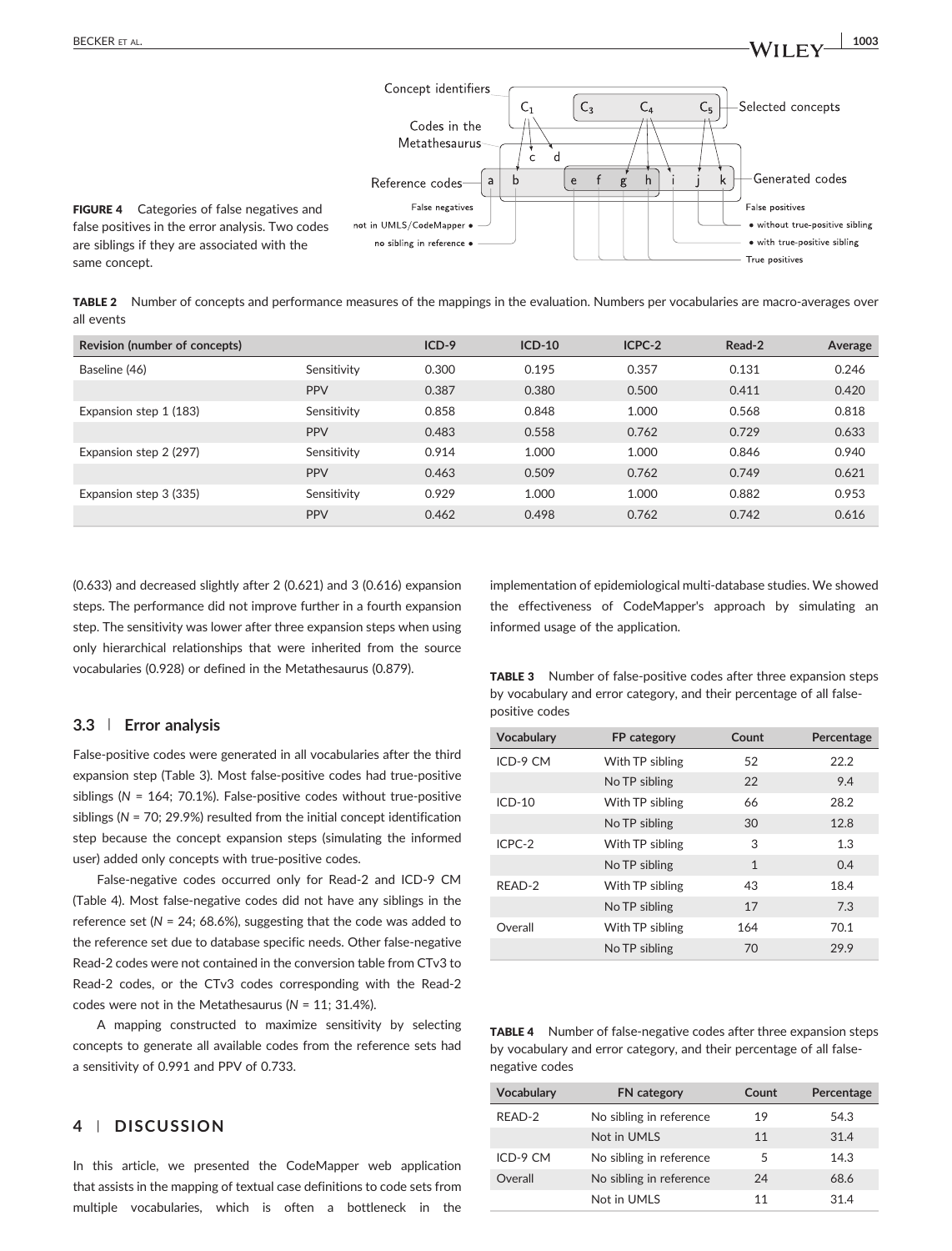Creating a mapping only by the automatic identification of medical concepts in the case definition was insufficient for reproducing the reference code sets (sensitivity 0.246). The mapping process cannot be replaced by a simple indexing step. However, the goal of CodeMapper is to support an informed user in creating such mappings, and CodeMapper's operations for concept expansion provide an effective and efficient way for this. The reference code sets were regenerated with a sensitivity of 0.953 and PPV of 0.616 after only three expansion steps. The reference codes for ICPC‐2 were even completely regenerated after the first expansion step and the reference codes for ICD‐10 after the second expansion step. The sensitivity was increasing between expansion steps because codes were always retained in subsequent steps. The sensitivity was lower for more granular vocabularies, where more expansion steps were required. The increase of sensitivity came at the costs of a slight decrease in PPV, which is a consequence of the introduction of false‐positive codes that are siblings of newly added true‐positive codes.

The performance of the mapping that simulates maximal sensitivity (0.991 with associated PPV of 0.733) forms an upper bound of CodeMapper's performance in regenerating the reference code sets. The imperfect sensitivity is due to reference codes that are missing in the UMLS or in the mapping between Read‐2 and CTv3. The moderate PPV may be due to inconsistencies in the reference code sets or the Metathesaurus. The reference code sets may be inconsistent between vocabularies for two reasons. First, the inclusion of one code in the reference mapping did not always imply the inclusion of all sibling codes in the targeted vocabularies, which is reflected by the large number of false positives with truepositive siblings. Second, different code sets were created for databases with the same vocabularies, which can be necessary to compensate for characteristics of the databases. For example, when an event is only available as inpatient diagnosis in one database, a drug that is usually prescribed in case of the event in outpatient setting can be included in the query as a proxy. Such database‐specific additions also explain some false‐negative codes without siblings in the reference set. Inconsistencies in the Metathesaurus such as missing identification of equivalent codes and incomplete coverage of vocabularies have been discussed before.<sup>28-31</sup>

The SAFEGUARD reference set contained only codes for diagnoses but no codes for laboratory, imaging or ECG results. CodeMapper's operations for concept expansion would not be suitable for generating codes for diagnostic tests because the corresponding concepts are not hierarchically related to the concepts for the diagnoses given in the case definition. However, these result codes can be generated using CodeMapper's approach if the concepts for diagnostic tests are mentioned in the case definition.

When exclusion criteria are indicated in the case definition, CodeMapper's approach can be applied to map them to codes, but they must then manually be marked for exclusion to inform the data extraction process. Automatic negation extraction $32$  could be used to automate the identification of exclusion criteria in the case definition.

The use of the Metathesaurus in CodeMapper's approach brings practical limitations with it. Differences in granularity between vocabularies can affect the consistency of the generated code sets. This problem could be identified by incorporating information about code usage in EHR databases into CodeMapper. Vocabularies that are not part of the UMLS can only be targeted with CodeMapper by integrating additional mapping tables. Moreover, database‐specific code sets cannot be maintained easily because code sets are generated per vocabulary.

CodeMapper has been applied to the mapping of 45 events in the ADVANCE project so far. The automatic concept identification and revision operations allowed a quick drafting and interactive exploration of the code sets, without requiring extensive knowledge of each targeted vocabulary. Feedback from medical experts and database custodians, and harmonization between databases were crucial to identify missing codes and concepts. Feedback was collected in CodeMapper as comments to inform the subsequent revision of the mappings. Together with the detailed history of all steps that resulted in the mapping, CodeMapper facilitated an integrated and transparent management of the overall mapping process.

In conclusion, the CodeMapper web application constitutes a single entry point for the different phases of the terminology mapping process for multi‐database studies. The expansion operations provide a more efficient and systematic way to add relevant related codes to the mapping than browsing the source vocabularies. The integration of the mapping process into a single application and the recording of user operations make the mapping process traceable and the mappings more suitable for reuse in subsequent studies.

# ETHICS STATEMENT

The authors state that no ethical approval was needed.

#### ACKNOWLEDGMENTS

We would like to thank all investigators of the SAFEGUARD consortium for the code sets. The CodeMapper application was developed in the ADVANCE project, which received support from the Innovative Medicines Initiative Joint Undertaking under ADVANCE grant agreement no. 115557, with financial contribution from the European Union's Seventh Framework Programme (FP7/2007‐2013) and EFPIA companies in kind contribution.

#### CONFLICT OF INTEREST

The authors declare that they have no conflict of interest.

#### REFERENCES

- 1. Trifirò G, Coloma P, Rijnbeek P, et al. Combining multiple healthcare databases for postmarketing drug and vaccine safety surveillance: why and how? J Intern Med. 2014;275:551‐561.
- 2. de Lusignan S, Minmagh C, Kennedy J, Zeimet M, Bommezijn H, Bryant J. A survey to identify the clinical coding and classification systems currently in use across Europe. Stud Health Technol Inform. 2001;84:86‐89.
- 3. de Lusignan S. Codes, classifications, terminologies and nomenclatures: definition, development and application in practice. J Innov Health Inform. 2005;13:65‐69.
- 4. US Department of Health and Human Services and others. ICD 9 CM. The International Classification of Diseases. 9. Rev: Clinical Modification.; Vol. 1: Diseases: Tabular List.; Vol. 2: Diseases: Alphabetic Index.; Vol. 3: